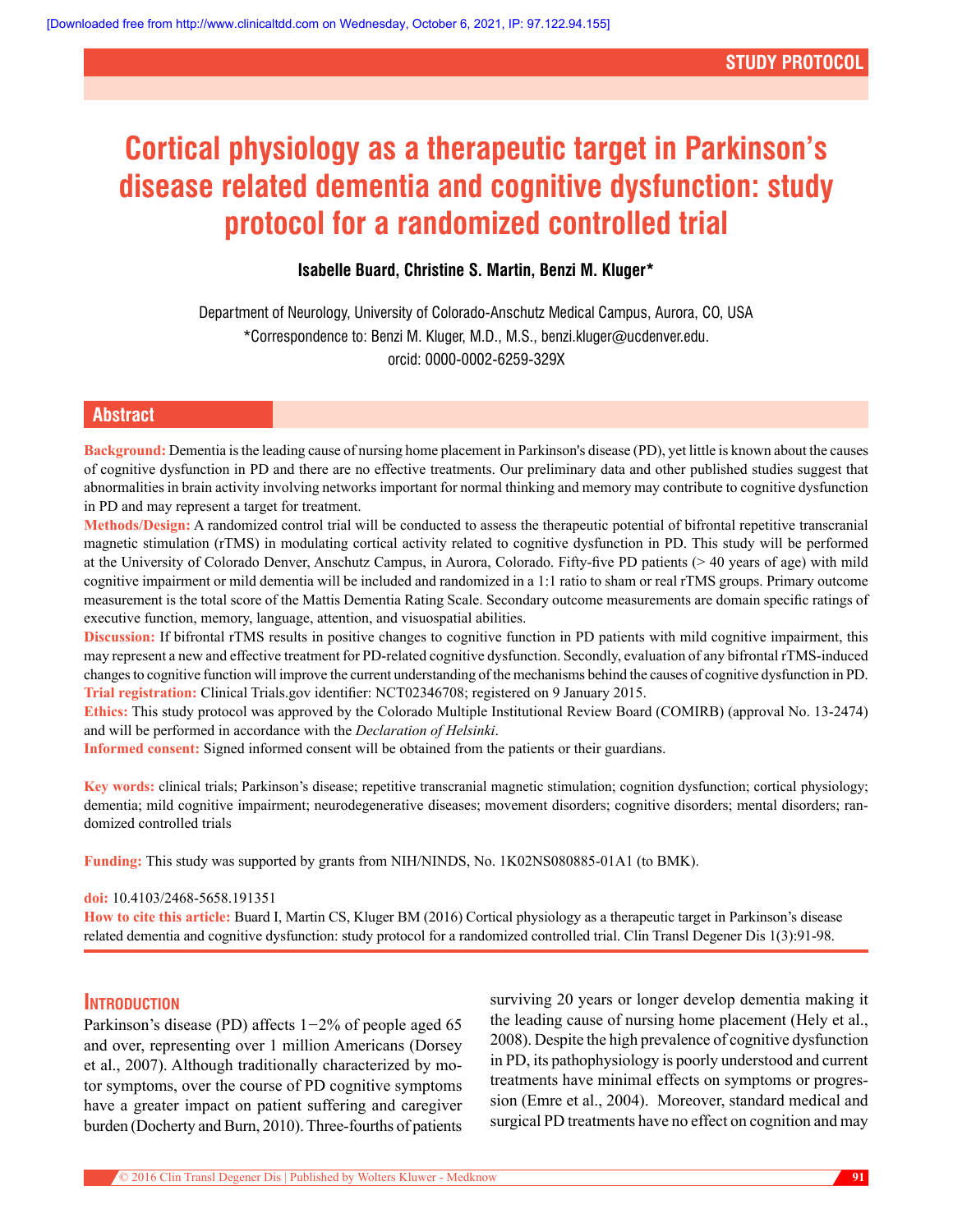

in fact worsen cognition (Kluger et al., 2011). Better treatment strategies for PD-related cognitive dysfunction based on an improved knowledge of neurobiological mechanisms are clearly needed.

Functional connections between cortical regions are important for normal cognition and memory (Friederici, 2011; He et al., 2012) and alterations in functional cortical connectivity may contribute to cognitive dysfunction in PD (Bosboom et al., 2009). In the past decade, modern network theory has emerged as a powerful tool to describe the organization of functional brain networks using the mathematics of graph theory (Stam and van Straaten, 2012). Two fundamental measures are path length, defined as the average distance between any two nodes in a network and a measure of global efficiency and integration; and the clustering coefficient, defined as the average number of mutually connected nodes surrounding each node and a measure of local efficiency and modularity. An optimal balance between global and local efficiency can be achieved through clustered modules connected through integrating links, a design termed small-world architecture (Wylie et al., 2012). It is well-established that healthy brain networks demonstrate small-world architecture (Rubinov and Sporns, 2010). Importantly, loss of small world features is associated with cognitive dysfunction in multiple sclerosis and Alzheimer's disease (AD) (Sanz-Arigita et al., 2010; de Haan et al., 2012; Hardmeier et al., 2012). Known features of PD neurophysiology relevant to network connectivity include reduced cortical inhibition (Lefaucheur, 2005), which may lead to disrupted modularity, and pathological subcortical oscillations (Pogosyan et al., 2010), which may drive increased randomness. Our pilot data and other studies (Wu et al., 2009) suggest that network architecture is abnormal in PD, but its relationship to cognitive dysfunction has not been examined.

Magnetoencephalography (MEG) measures cortical activity on a millisecond time scale and can provide highly informative data for graph theory analyses (de Haan et al., 2012; Hardmeier et al., 2012). Advantages of MEG *versus*  fMRI include high temporal resolution, ability to separate oscillatory spectra and direct measurement of neuronal activity (Robinson et al., 2012). MEG has been used to examine the mechanisms of cognitive therapeutic agents in PD such as acetylcholinesterase inhibitors (de Haan et al., 2008).

Repetitive transcranial magnetic stimulation (rTMS) modulates brain activity using repeated pulses from a magnetic coil over the scalp. rTMS may induce effects through changes in cortical excitability (Daskalakis et al., 2006), neuroplasticity (Chen and Udupa, 2009), gene expression (Aydin-Abidin et al., 2008), neurotrophic factors (Wang et al., 2011), and neurotransmitters including dopamine (Cho and Strafella, 2009). Recent studies further show that rTMS can modulate focal oscillatory activity (Barr et al., 2009) and network connectivity (Fox et al., 2012; Shafi et al., 2014). Our preliminary data suggest that rTMS similarly affects network connectivity in PD. The therapeutic potential of rTMS is established in certain neuropsychiatric illnesses, including Food and Drug Administration (FDA) approval for depression (Connolly et al., 2012). rTMS can also improve cognitive function in healthy older adults (Kim et al., 2012), Alzheimer's disease (AD) (Rabey et al., 2013), and PD (Boggio et al., 2005; Srovnalova et al., 2011). Limitations of prior PD studies include not specifically enrolling subjects with cognitive impairment, not controlling for depression, not assessing the durability of benefits and not tying rTMS effects to mechanisms. In this study we address these limitations in a clinical and mechanistic trial of rTMS in PD patients with mild cognitive impairment (MCI).

## **Objectives**

rTMS can improve cognition in PD without dementia (Srovnalova et al., 2011), PD with depression (Boggio et al., 2005), older adults (Sole-Padulles et al., 2006) and in AD (Cotelli et al., 2008) but has not been tested in PD-MCI. Given the need for improved cognitive treatments and possible differences in rTMS effects on PD-MCI pathophysiology, it is important to specifically test rTMS in this population. Prior studies as well as our own pilot data suggest that rTMS modulates cortical connectivity (Fox et al., 2012; Shafi et al., 2014); thus rTMS provides not only a potentially effective intervention but an important causal test of the theoretical link between cortical connectivity and cognitive dysfunction in PD. Our clinical objective for this experiment is to determine whether rTMS improves cognitive outcomes in PD-MCI. Our mechanistic objective is to determine whether rTMS normalizes patterns of cortical connectivity using MEG. We hypothesize that high-frequency bifrontal rTMS will partially normalize patterns of cortical connectivity linked to frontal nodes and will improve cognitive measures.

# **Methods/Design Study design**

A randomized controlled clinical trial with two parallel arms will be designed. Fifty-five PD-MCI subjects will be randomized to a 10-day course of real or sham bifrontal high frequency rTMS. Subjects will be recorded at rest during the MEG scan. We will measure cognitive and MEG outcomes pre-treatment and on the day of the last treatment and repeat cognitive measures 28 days post rTMS to assess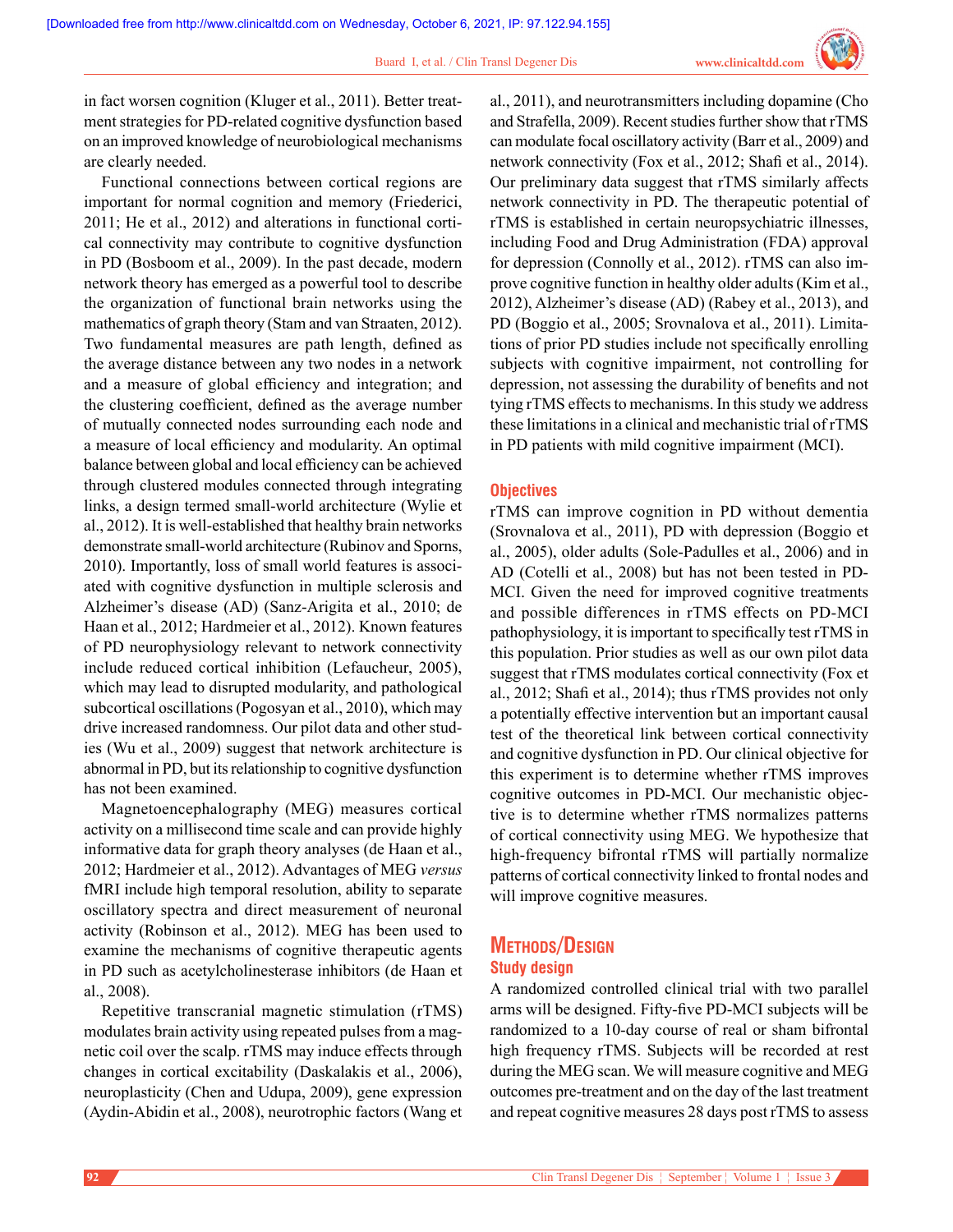Buard I, et al. / Clin Transl Degener Dis **www.clinicaltdd.com**



the durability of cognitive changes. The flow chart of this trial protocol is shown in **Figure 1**.

## **Study participants**

We will recruit 55 participants over the age of 40 from the Movement Disorders Center at University of Colorado Denver. PD subjects diagnosed with probable PD using UK Brain Bank Criteria (Hughes et al., 1992) and with MCI using the Movement Disorder Task Force 2012 criteria (Litvan et al., 2012) as well as a Clinical Dementia Rating scale score (CDR) less than 2 (Morris, 1993) will be enrolled in the study. All study visits will be performed in subjects' best dopaminergic "On" state. PD MCI and mild dementia subjects will be tested on anticholinesterase therapy, if already taking these medications given the potential difficulty of finding drug naïve subjects; long half-life of these medications; and desire to find measures robust to medication effects as seen in prior MEG studies (de Haan et al., 2008).

## *Inclusion criteria*

- Diagnosis of probable PD according to the UK Brain Bank Criteria
- $Age > 40$  years
- MCI or mild dementia according to the Movement Dis-

order Task Force 2012 Criteria and a CDR less than 2

# *Exclusion criteria*

- Features suggestive of other neurological disorders
- Deep brain stimulation
- Evidence for active depression or Hospital Anxiety Depression Scale (Zigmond and Snaith, 1983) score > 11
- Motor symptoms expected to interfere with scanning
- Contraindications to TMS:
	- History of seizures or status epilepticus
	- Unstable coronary artery disease
	- **Hydrocephalus**
	- Implantable electrodes, cerebral spinal fluid shunts, skull plates or other intracranial metal
	- Medical devices including pacemakers or other implantable stimulators or pumps
	- Subjects taking medications known to lower seizure threshold
	- Pregnancy

## *Withdrawal criteria*

• Subjects are allowed to withdraw at any time, for any reason, and will not lose the any benefit or right as a result of withdrawal.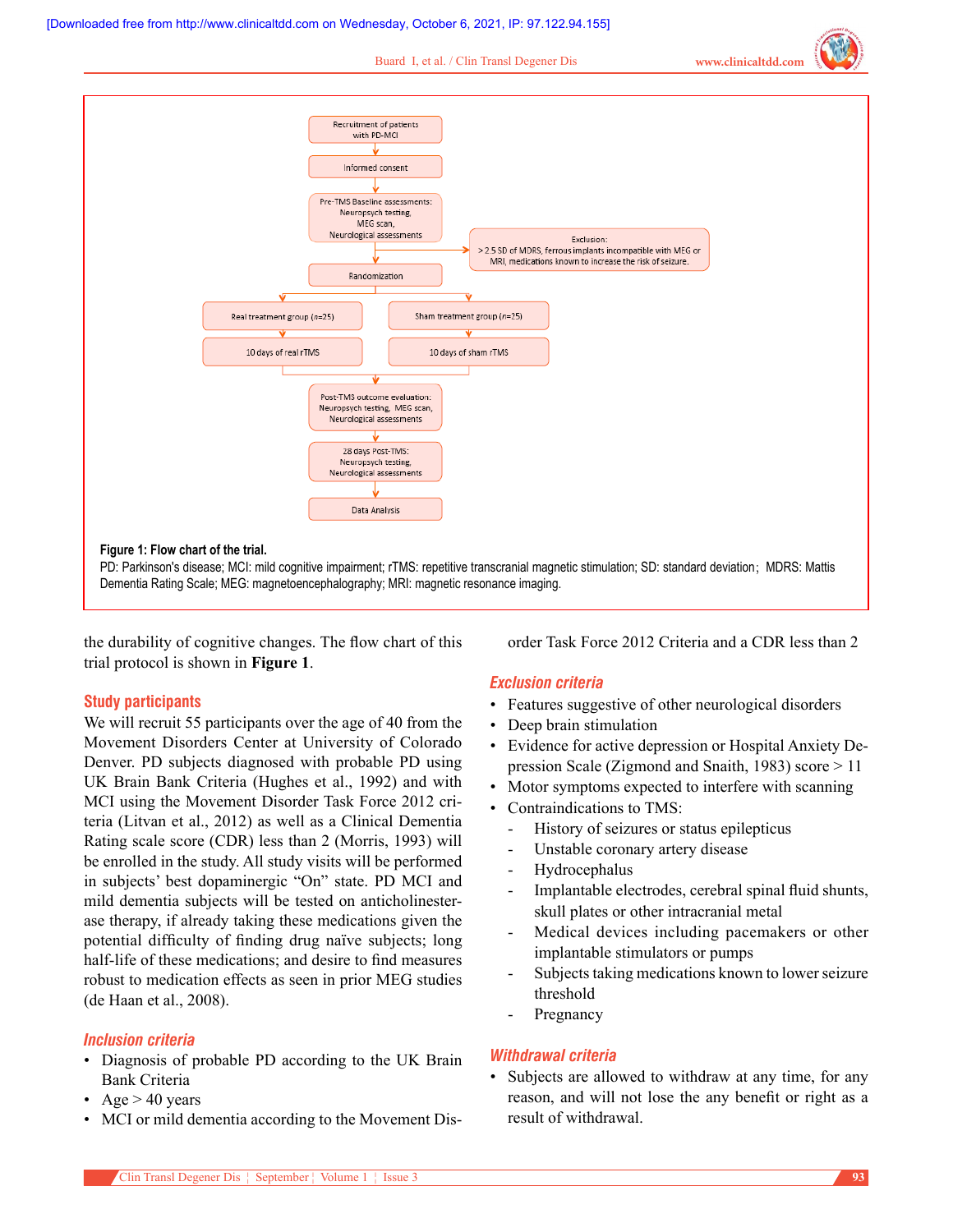Buard I, et al. / Clin Transl Degener Dis **www.clinicaltdd.com**

|  | <b>Table 1: Schedule of events</b> |  |
|--|------------------------------------|--|
|--|------------------------------------|--|

| IMMIY II YUNUMMIY VI YYVIILY                                                                                                                                                                                                                                       |           |                     |                 |                   |  |
|--------------------------------------------------------------------------------------------------------------------------------------------------------------------------------------------------------------------------------------------------------------------|-----------|---------------------|-----------------|-------------------|--|
|                                                                                                                                                                                                                                                                    |           | 2 weeks             |                 |                   |  |
|                                                                                                                                                                                                                                                                    | Baseline* | rTMS sessions $1-9$ | rTMS session 10 | 28 days post rTMS |  |
| Informed consent                                                                                                                                                                                                                                                   | X         |                     |                 |                   |  |
| MRI                                                                                                                                                                                                                                                                | X         |                     |                 |                   |  |
| Real/sham rTMS                                                                                                                                                                                                                                                     |           | X                   | X               |                   |  |
| Neuropsychological assessments:<br>- Primary outcome: Matthis Dementia Rating Scale<br>- Secondary outcomes: Trail B, Verbal Fluency,<br>Stroop, California Verbal Learning Test, Boston<br>Naming Test, Brief Test of Attention, Judgement of<br>Line Orientation | X         |                     | X               | Х                 |  |
| <b>Magnetoencephalography (MEG):</b><br>Resting state for MEG outcomes                                                                                                                                                                                             | X         |                     |                 |                   |  |

\*Baseline procedures to be completed within 1 week or rTMS session 1.

• Subjects may be withdrawn if the study doctor thinks that being in the study may cause the subject harm or for any other reasons.

## **Recruitment**

Subjects will be recruited from the University of Colorado Hospital (UCH) Movement Disorders and Neurobehavior clinics and Denver Health Medical Center Movement Disorder Clinics which see over 3,000 patients annually, 40% of whom have PD and 10% of whom have PD-MCI (approximately 300 patients per year).

## **Randomization**

After enrollment and screening assessment, PD-MCI subjects will undergo neuropsychological testing, magnetoencephalography (MEG) recordings, and MRI. PD-MCI subjects will then be randomized in a 1:1 ratio into real or sham TMS groups using MAPLE 9.0 software (Waterloo, Canada). Subjects will also be counterbalanced by side of initial stimulation (left *vs*. right hemisphere).

## **Interventions**

TMS will be administered using a 70-mm diameter aircooled figure-of-8 Stimulator to the right and left dorsolateral prefrontal cortex (DLPFC; Brodman area 46). TMS will consist of 10 sessions (over two weeks) of 20 Hz repetitive TMS given at 90% resting motor threshold (RMT) for 25 trains of 30 pulses per train, inter-train interval of 30 seconds for a total of 750 pulses per hemisphere, which is well within the most recent international TMS safety guidelines (Rossi et al., 2009).

This dose and duration of rTMS is based on physiological studies of healthy adults (Barr et al., 2009) and treatment studies of cognition in PD (Srovnalova et al., 2011) and AD (Cotelli et al., 2008). RMT will be determining as the

lowest TMS intensity needed to produce a motor-evoked potential of at least 50 μV in 50% of the trials delivered.

Sham stimulation will be delivered using a sham coil fitted with electrodes to mimic both the auditory and somatic sensation of real TMS (Triggs et al., 2010).

## **Outcome measures**

Outcome measures will be assessed at baseline and postintervention. Cognitive outcomes will also be assessed 28 days post-intervention (**Table 1**).

## *Primary outcome meaure*

Total score of the Mattis Dementia Rating Scale (MDRS) (Mattis, 2002), which measures multiple cognitive domains and is validated in PD (Llebaria et al., 2008).

#### *Secondary outcome measures*

- Executive function (Trail B, Verbal Fluency, Stroop) (Delis et al., 2001)
- Memory (California Verbal Learning Test version II) (Delis, 2000)
- Language (Boston Naming Test) (Kaplan et al., 1983)
- Attention (Brief Test of Attention) (Schretlen, 1997)
- Visuospatial (Judgement of Line Orientation) (Benton et al., 1978)
- Unified Parkinson's Disease Rating motor section (Fahn et al., 1987) used as a covariate in models for disease severity

## *Other outcome measures*

An important secondary question is whether connectivity in specific networks is associated with domain specific deficits. Our primary MEG outcome measure will be network small-worldness, calculated as the ratio of the mean clustering coefficient to the mean path length normalized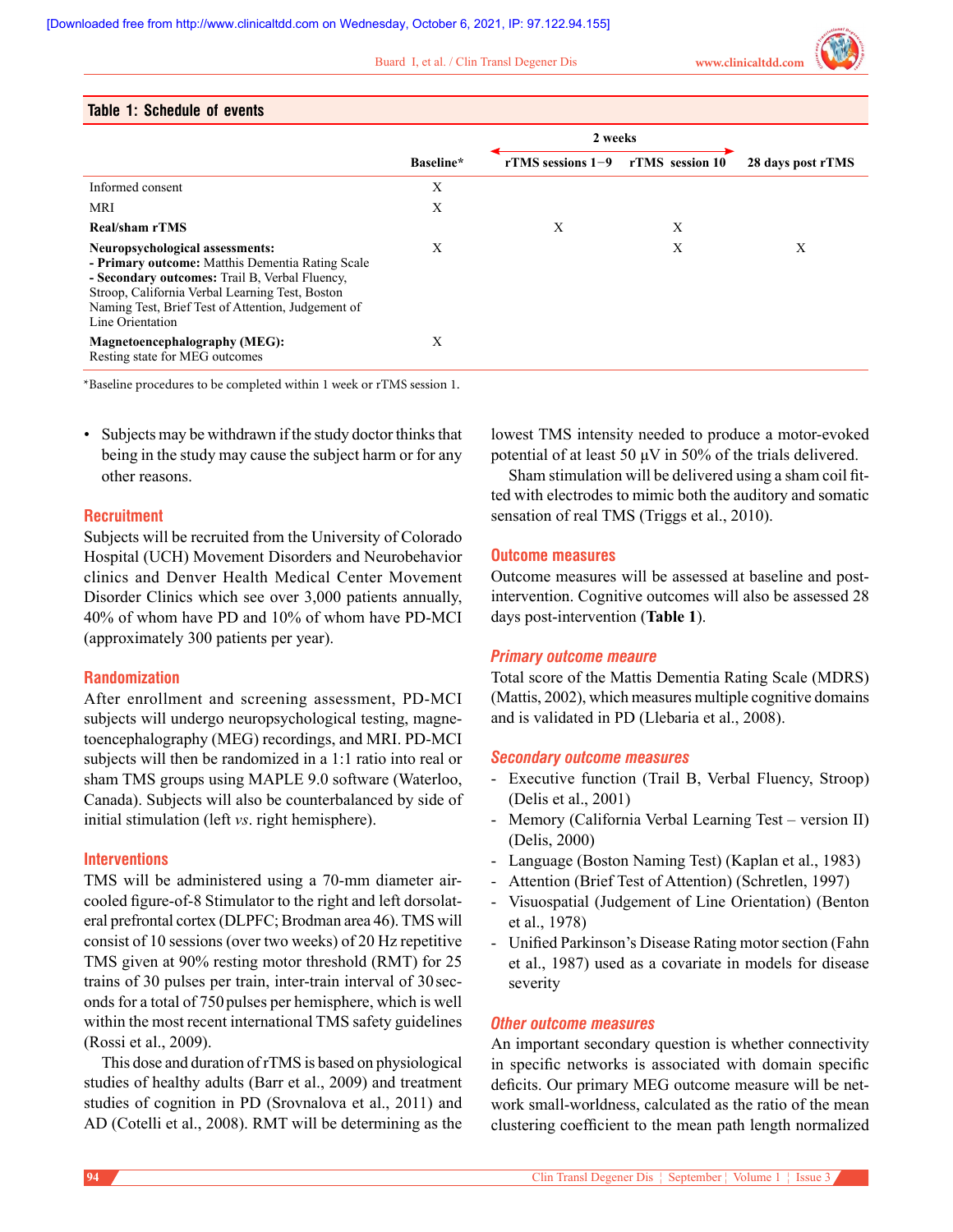to a randomly connected network (Humphries and Gurney, 2008). Secondary MEG outcome measures will include global efficiency (a measure of global integration related to path length), nodal efficiency (a measure of modularity) (Wylie et al., 2012), and degree distribution (a measure of network resilience) (Barabasi and Albert, 1999).

## **Discomforts or risks**

There are minimal risks involved in the proposed research. There are no known risks from MEG recordings. In appropriately screened subjects, the primary risk of MRI is claustrophobia and anxiety which is remediable by removal from the scanner. Cognitive testing as proposed in this study may induce boredom or restlessness. Any new neuropsychiatric diagnoses detected during screening (*e.g*., depression) will be referred for appropriate treatment, including emergent treatment if indicated. TMS as proposed in this study has a minimal risk (less than 1 in 1,000) of inducing seizures in appropriately screened subjects or other adverse events (Rossi et al., 2009). Notably, there have no cases of epilepsy (recurrent seizures) or status epilepticus (prolonged seizure considered a medical emergency) with TMS. The risks of TMS in PD are similar to that of the general population (Vonloh et al., 2013). Transient motor worsening has been reported with supplementary motor area TMS in PD, but not with the frontal targets we have proposed. There have been reports of hearing loss with repeated TMS pulses and thus all subjects will be required to wear ear plugs, similar to MRI. There is a slight risk of headache and neck pain, which is typically self-resolving and/or treatable with over the counter analgesics.

All subjects will be required to wear hearing protection and will be supervised by study personnel during all aspects of this study. A neurologist will be available either in person or on-call within the building in the event of a seizure or other adverse study events. Study personnel involved in human subject interactions will be trained not only in human subjects protection but will be also basic life support (BLS) certified and trained in seizure safety and what to do in the event of other medical emergencies. All adverse events will be reported to the IRB within 5 days and seizures or other significant adverse events associated with TMS will additionally be reported to the FDA.

# **Data collection and processing** *MRI data collection*

Individual anatomical MRI's will be obtained to localize DLPFC using Brainsight software (Brainsight, Rogue Research Inc., Montreal, Canada) for frameless stereotactic navigation (Paus, 1999). MRI scans will be acquired using a G.E. 3.0 T Signa, whole body magnet with an Excite upgrade and 8-channel head coil using a 3-D, extended dynamic

Clin Transl Degener Dis ¦ September ¦ Volume 1 ¦ Issue 3 **95**

range, inversion recovery SPGR ASSET parallel imaging sequence with excellent gray/white contrast. The T1-weighted series will consist of 1 mm thick coronal images to be aligned with MEG using SPM8 software (Rojas et al., 2008).

## *MEG data collection*

Magnetic field data will be recorded using a whole head neuromagnetometer (4D Neuroimaging) with an array of 248 sensors at rest with eyes open for 2 minutes and closed for 2 minutes at a 678 Hz sampling rate. Data will be processed offline using a  $0.1-100$  Hz band pass filter. Data will be manually examined and five 6-second artifact free epochs for both eye-open and closed conditions will be selected for further analyses. Artifact correction if needed will be performed using independent components analysis (Jung et al., 2000). Sensors will be realigned to a common sensor array to allow group level analysis in a shared brain space (Ross et al., 2011)

## *MEG data processing*

Individual anatomical MRI images will be acquired and coregistered with MEG source results for location accuracy using BESA MRI software (BESA MRI 2.0; MEGIS Software GmbH, Germany). Following data acquisition, there are four major steps for graph theory analysis (de Haan et al., 2012). First, data will be transformed into the frequency domain using Morlet wavelets and parceled into six standard frequency bands: delta (1-4 Hz), theta (4-8 Hz), alpha (8-12 Hz), low beta (12-20 Hz), high beta (20-30 Hz) and gamma (30-60 Hz) (Teale et al., 2008). Further analyses will be performed separately for each band. Second, the strength of functional connectivity must be calculated among all sensors. Granger causality will be used for this step, providing a directional weighted measure of connectivity suitable for graph theory (Pollonini et al., 2010; Ding et al., 2011). Third, functional connections between nodes will be used to create a network graph. This is matrix representing the directed weighted connection strengths between all sensors for each frequency band. Advantages of creating a weighted network graph include ensuring full connectedness and avoiding potentially arbitrary thresholds required for binary networks (Rubinov and Sporns, 2010). Finally, graph analyses can be performed on the network graph using the Matlab-based Brain Connectivity Toolbox (Rubinov and Sporns, 2010) and custom Matlab code.

## **Sample size calculation and statistical analysis**

We will address our primary clinical research question by determining whether there is a significant group difference between the real and sham treated PD-MCI patients on the MDRS change following rTMS using repeated measures ANOVA. We will address our primary physiologic research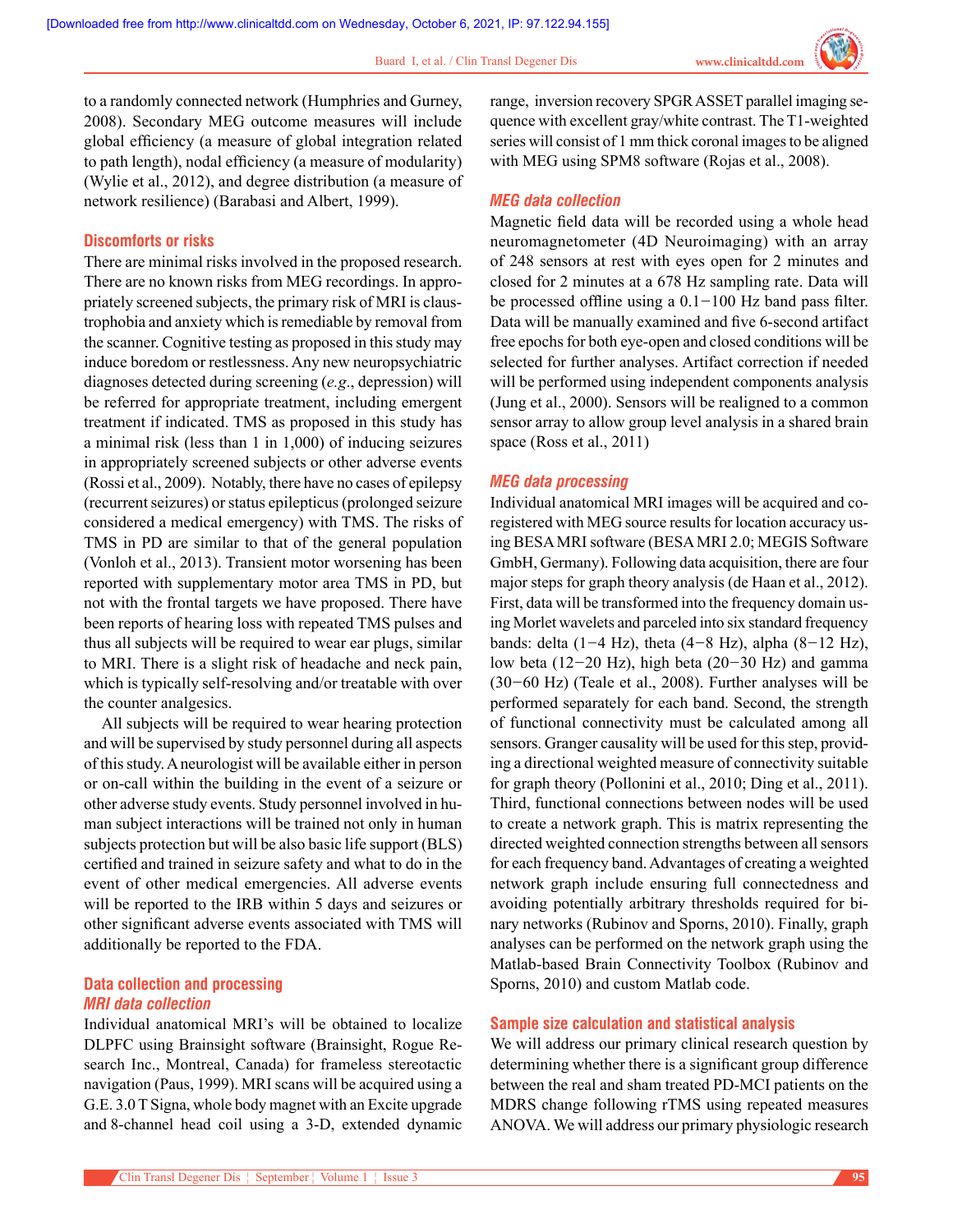question by determining whether there is a significant difference between the real and sham treated PD-MCI patients on change in MEG measures of small-worldness using repeated measures ANOVA. Secondary analyses will include determining group differences in change on measures of quality of life, domain specific neuropsychological results and durability at the 28-day post-TMS. If cognition is improved we will use regression modeling to determine if these improvements were associated in changes in smallworldness or other MEG features.

With a total sample size of 50 (25 per group allowing for 5 drop-outs from original 55) we will be able to determine a between group difference of 10 points on the MDRS (assuming a standard deviation of 13 as per prior trials and an effect size 0.77) (Dujardin et al., 2006) with 80% power and 0.05 significance. This sample size is comparable to prior Parkinson's disease dementia studies. For example, a study of rivastigmine in Parkinson's disease dementia detected significant change on the MDRS with only 28 subjects (Dujardin et al., 2006).

## **Ethical considerations**

The study protocol has been approved by the Colorado Multiple Institutional Review Board (approval No. 13-2474) and will be performed in accordance with the *Declaration of Helsinki*. PD-MCI patients may be considered a vulnerable population due to cognitive dysfunction but are necessary to answering our research questions. We are cognizant of this issue and will carefully assess potential participant's understanding of the study, particularly of study activities and risks. If there are any concerns on the part of the investigator or potential participant, we will require that their guardian participate in the consenting process and sign an informed consent. We will also require that PD-MCI subjects give consent, or at minimum assent if fully informed consent is not possible. Our protocol and consent forms will be approved by our local institutional review board (IRB) before approaching any potential subjects.

# **Discussion**

PD is the second most common neurodegenerative disease, affecting over one million Americans and dementia is the most common cause of nursing home placement in this population (Dorsey et al., 2007; Hely et al., 2008). Our understanding of the neurobiological mechanisms of cognitive dysfunction in PD is limited and we do not have efficacious treatments. This research aims to evaluate the potential for TMS to induce durable changes in PD cognitive function and connectivity. Given the burden of dementia in this population, we feel that the minimal risks involved are justified both to individual PD and PD-MCI subjects,

the larger population of PD and PD-MCI patients, and to society as a whole. Recent TMS studies using published safety guidelines suggest that the risks of TMS may be even lower than previously described. Even using conservative estimates and anticipating some discomfort from prolonged sitting and cognitive testing, we argue that this research is imperative to advance this field and ultimately to provide relief to these patients and their caregivers. This research with address this significant public health issue in three major ways: 1) Identify abnormalities in cortical connectivity associated with cognitive dysfunction in PD; 2) Develop a MEG biomarker for cognitive dysfunction in PD; and 3) Evaluate the potential for TMS to induce durable changes in PD cognitive function and connectivity.

Prior TMS trials are often questioned regarding the adequacy of patient blinding with certain sham procedures. Our sham involves both auditory and tactile stimulation, and in fact resulted in a similar improvement in depression as real TMS in our recent trial (Triggs et al., 2010). Subject retention, particularly with PD-MCI, may be difficult with 2 weeks of daily treatment. We will use similar procedures to our PD apathy rTMS trial where we maintained 100% retention. Finally, our sample size is relatively small to detect clinically significant changes. This is in part due to budgetary imitations and one goal of this trial is to serve to develop a more definitive, larger trial with longer-term follow-up. Changes in sensor location over repeated recordings may result in false attribution of brain activity changes. To address this issue, sensors will be realigned to a common sensor array to allow repeated group level analysis in a shared brain space (Ross et al., 2011).

## **Trial status**

At the time of the submission of this manuscript, approximately 90% of the patients had been recruited.

# **Conflicts of interest** None declared. **Author contributions**

BMK wrote the funding proposal for this study. IB and CSM coordinated the recruitment of participants and data collection during the study. IB and BMK supervised the progress of the study. IB and CSM contributed in the manuscript preparation. All authors approved the final version of the paper.

#### **Plagiarism check**

This paper was screened twice using CrossCheck to verify originality before publication.

#### **Peer review**

This paper was double-blinded and stringently reviewed by international expert reviewers.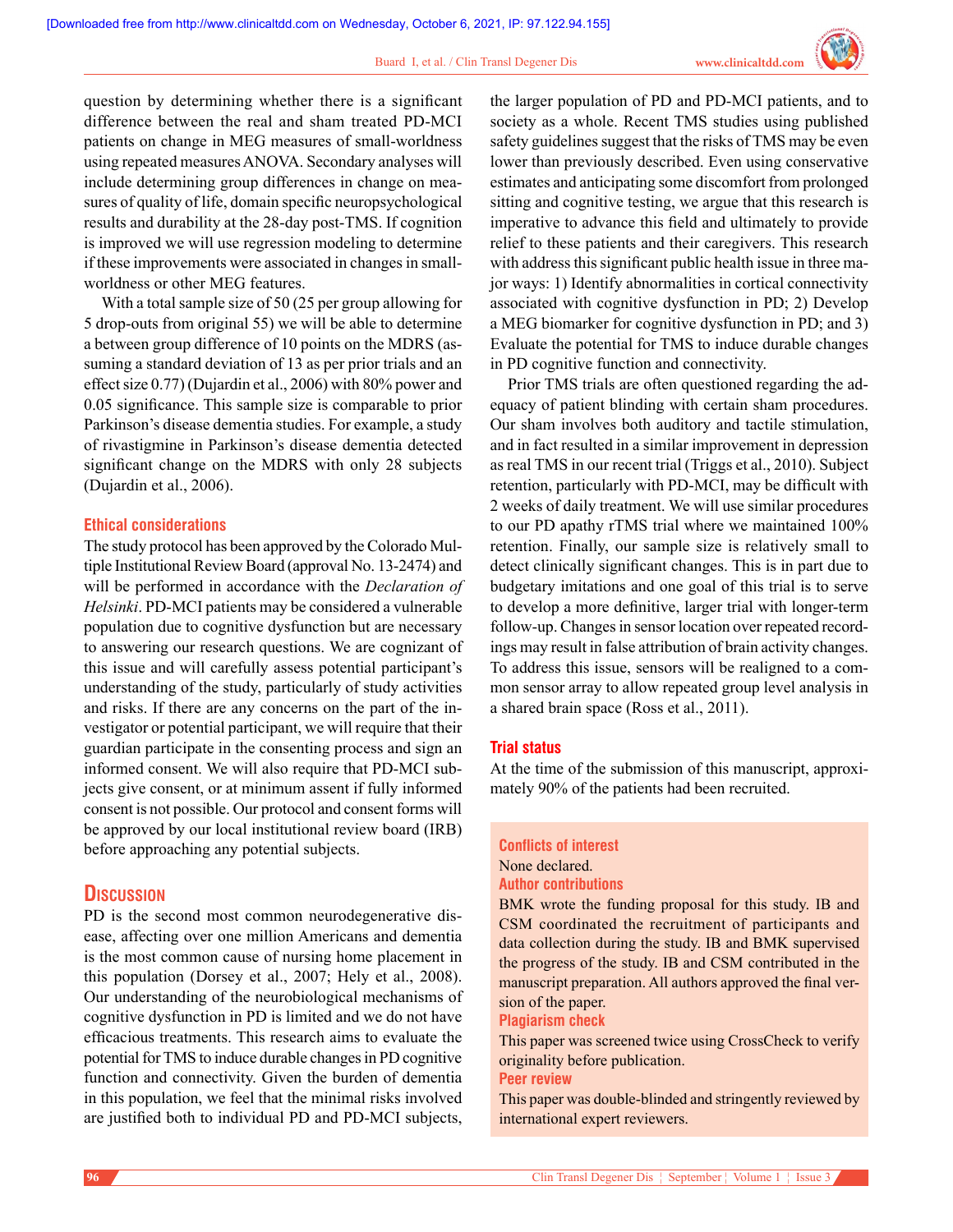# **References**

- Aydin-Abidin S, Trippe J, Funke K, Eysel UT, Benali A (2008) High- and low-frequency repetitive transcranial magnetic stimulation differentially activates c-Fos and zif268 protein expression in the rat brain. Experimental Brain Research 188:249-261.
- Barabasi AL, Albert R (1999) Emergence of scaling in random networks. Science 286:509-512.
- Barr MS, Farzan F, Rusjan PM, Chen R, Fitzgerald PB, Daskalakis ZJ (2009) Potentiation of gamma oscillatory activity through repetitive transcranial magnetic stimulation of the dorsolateral prefrontal cortex. Neuropsychopharmacology 34:2359-2367.
- Benton AL, Varney NR, Hamsher KD (1978) Visuospatial judgment. A clinical test. Arch Neurol 35:364-367.
- Boggio PS, Fregni F, Bermpohl F, Mansur CG, Rosa M, Rumi DO, Barbosa ER, Odebrecht Rosa M, Pascual-Leone A, Rigonatti SP, Marcolin MA, Araujo Silva MT (2005) Effect of repetitive TMS and fluoxetine on cognitive function in patients with Parkinson's disease and concurrent depression. Mov Disord 20:1178-1184.
- Bosboom JL, Stoffers D, Wolters E, Stam CJ, Berendse HW (2009) MEG resting state functional connectivity in Parkinson's disease related dementia. J Neural Transm 116:193-202.
- Chen R, Udupa K (2009) Measurement and modulation of plasticity of the motor system in humans using transcranial magnetic stimulation. Motor Control 13:442-453.
- Cho SS, Strafella AP (2009) rTMS of the Left Dorsolateral Prefrontal Cortex Modulates Dopamine Release in the Ipsilateral Anterior Cingulate Cortex and Orbitofrontal Cortex. PLoS One 4.
- Connolly KR, Helmer A, Cristancho MA, Cristancho P, O'Reardon JP (2012) Effectiveness of transcranial magnetic stimulation in clinical practice post-FDA approval in the United States: results observed with the first 100 consecutive cases of depression at an academic medical center. J Clin Psychiatry 73:e567-573.
- Cotelli M, Manenti R, Cappa SF, Zanetti O, Miniussi C (2008) Transcranial magnetic stimulation improves naming in Alzheimer disease patients at different stages of cognitive decline. Eur J Neurol 15:1286-1292.
- Daskalakis ZJ, Moller B, Christensen BK, Fitzgerald PB, Gunraj C, Chen R (2006) The effects of repetitive transcranial magnetic stimulation on cortical inhibition in healthy human subjects. Exp Brain Res 174:403-412.
- de Haan W, Stam CJ, Jones BF, Zuiderwijk IM, van Dijk BW, Scheltens P (2008) Resting-state oscillatory brain dynamics in Alzheimer disease. J Clin Neurophysiol 25:187-193.
- de Haan W, van der Flier WM, Koene T, Smits LL, Scheltens P, Stam CJ (2012) Disrupted modular brain dynamics reflect cognitive dysfunction in Alzheimer's disease. Neuroimage 59:3085- 3093.
- Delis DC, Kaplan E, Kramer JH (2001) Delis-Kaplan Executive Function System (DKEFS): Examiner's Manual. San Antonio, TX: The Psychological Corporation.
- Delis DC, Kramer E, Kaplan E, Ober B (2000) California Verbal Learning Test - Version II. The Psychological Corporation, New York.
- Ding M, Mo J, Schroeder CE, Wen X (2011) Analyzing coherent brain networks with Granger causality. Conf Proc IEEE Eng Med Biol Soc 2011:5916-5918.
- Docherty MJ, Burn DJ (2010) Parkinson's disease dementia. Curr Neurol Neurosci Rep 10:292-298.
- Dorsey ER, Constantinescu R, Thompson JP, Biglan KM, Holloway RG, Kieburtz K, Marshall FJ, Ravina BM, Schifitto G, Siderowf A, Tanner CM (2007) Projected number of people with Parkinson disease in the most populous nations, 2005 through 2030. Neurology 68:384-386.
- Dujardin K, Devos D, Duhem S, Destee A, Marie RM, Durif F, Lacomblez L, Touchon J, Pollak P, Pere JJ (2006) Utility of the Mattis dementia rating scale to assess the efficacy of rivastigmine in dementia associated with Parkinson's disease. J Neurol 253:1154-1159.
- Emre M, Aarsland D, Albanese A, Byrne EJ, Deuschl G, De Deyn PP, Durif F, Kulisevsky J, van Laar T, Lees A, Poewe W, Robillard A, Rosa MM, Wolters E, Quarg P, Tekin S, Lane R (2004) Rivastigmine for dementia associated with Parkinson's disease. N Engl J Med 351:2509-2518.
- Fahn S, Elton R, Members of the updrs Development Committee (1987) Unified Parkinson's Disease Rating Scale. In: Recent Developments in Parkinson's Disease, Vol 2 (Fahn S, Marsden CD, Calne DB, Goldstein M, eds) Florham Park, NJ. Macmillan Health Care Information.
- Fox MD, Halko MA, Eldaief MC, Pascual-Leone A (2012) Measuring and manipulating brain connectivity with resting state functional connectivity magnetic resonance imaging (fcMRI) and transcranial magnetic stimulation (TMS). Neuroimage 62:2232-2243.
- Friederici AD (2011) The brain basis of language processing: from structure to function. Physiol Rev 91:1357-1392.
- Hardmeier M, Schoonheim MM, Geurts JJ, Hillebrand A, Polman CH, Barkhof F, Stam CJ (2012) Cognitive dysfunction in early multiple sclerosis: altered centrality derived from resting-state functional connectivity using magneto-encephalography. PLoS One 7:e42087.
- He H, Sui J, Yu Q, Turner JA, Ho BC, Sponheim SR, Manoach DS, Clark VP, Calhoun VD (2012) Altered small-world brain networks in schizophrenia patients during working memory performance. PLoS One 7:e38195.
- Hely MA, Reid WG, Adena MA, Halliday GM, Morris JG (2008) The Sydney multicenter study of Parkinson's disease: the inevitability of dementia at 20 years. Mov Disord 23:837-844.
- Hughes AJ, Daniel SE, Kilford L, Lees AJ (1992) Accuracy of clinical diagnosis of idiopathic Parkinson's disease: a clinicopathological study of 100 cases. J Neurol Neurosurg Psychiatry 55:181-184.
- Humphries MD, Gurney K (2008) Network 'Small-World-Ness': A Quantitative Method for Determining Canonical Network Equivalence. PLoS One 3:e0002051.
- Jung TP, Makeig S, Humphries C, Lee TW, McKeown MJ, Iragui V, Sejnowski TJ (2000) Removing electroencephalographic artifacts by blind source separation. Psychophysiology 37:163-178.
- Kaplan EF, Goodglass H, Weintraub S (1983) The Boston Naming Test. Philadelphia: Lea and Febiger.
- Kim SH, Han HJ, Ahn HM, Kim SA, Kim SE (2012) Effects of five daily high-frequency rTMS on Stroop task performance in aging individuals. Neurosci Res 74:256-260.
- Kluger BM, Foote KD, Jacobson CE, Okun MS (2011) Lessons learned from a large single center cohort of patients referred for DBS management. Parkinsonism Relat Disord 17:236-239.
- Lefaucheur JP (2005) Motor cortex dysfunction revealed by cortical excitability studies in Parkinson's disease: influence of antiparkinsonian treatment and cortical stimulation. Clin Neurophysiol 116:244-253.